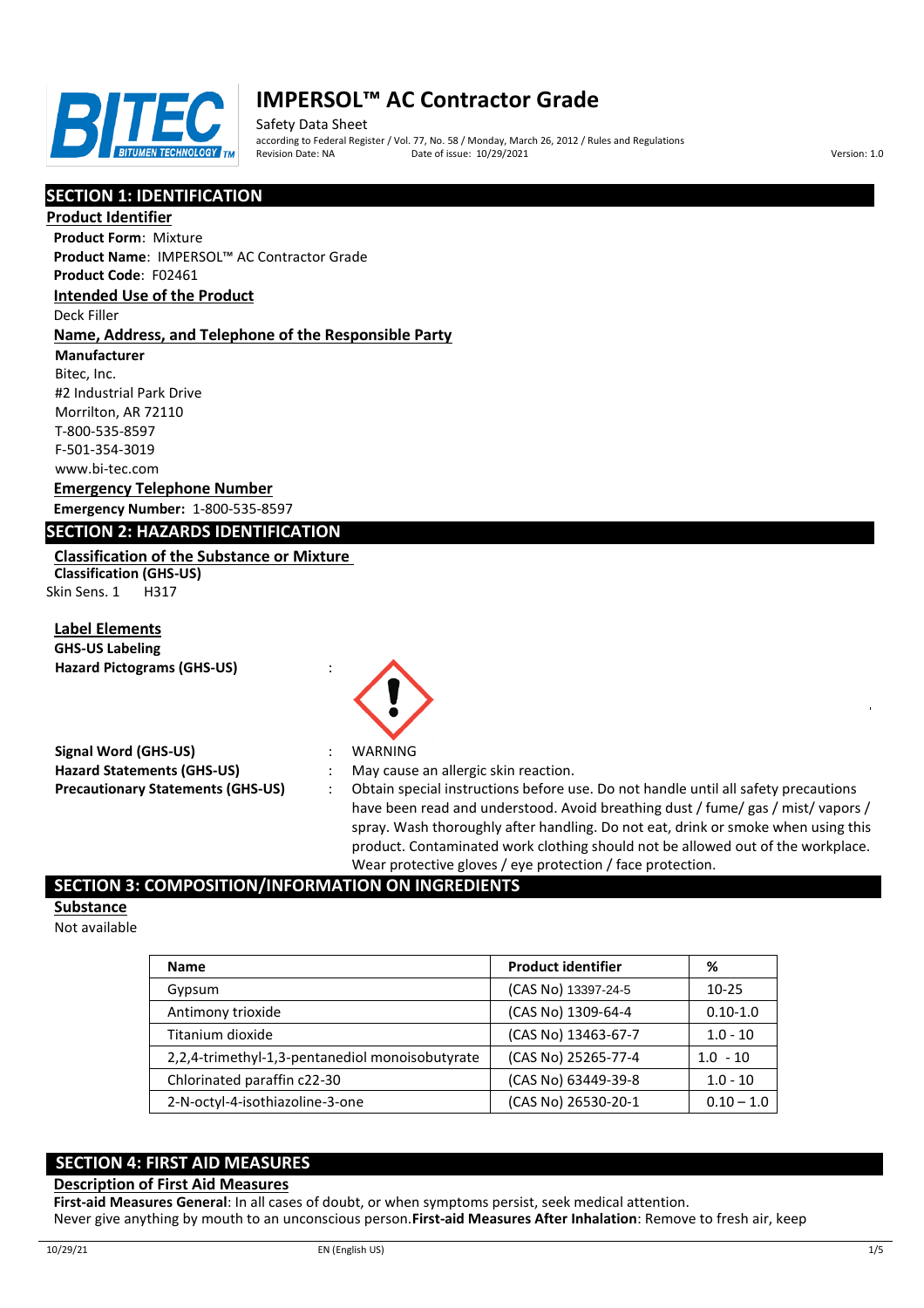#### Safety Data Sheet

According to Federal Register/Vol. 77, No. 58/Monday, March 26, 2012/Rules and Regulations

patient warm and at rest. If breathing is irregular or stopped, give

artificial respiration. If unconscious place in the recovery position and obtain immediate medical attention. Give nothing by mouth. **First-aid Measures After Skin Contact**: Remove contaminated clothing. Wash skin thoroughly with soap and water or use a recognized skin cleanser.

**First-aid Measures After Eye Contact**: Irrigate copiously with clean water for at least 15 minutes, holding the eyelids apart and seek medical attention.

**First-aid Measures After Ingestion**: If swallowed give two glasses of water to drink. Do not induce vomiting. Get medical attention immediately. Never give anything by mouth to an unconscious person.

# **SECTION 5: FIRE-FIGHTING MEASURES**

## **Extinguishing Media**

**Suitable Extinguishing Media:** Use extinguishing measures that are appropriate to local circumstances and the surrounding environment.

## **Unsuitable Extinguishing Media:** Do not use a heavy water stream.

**Special Hazards Arising from the Substance or Mixture**

**Fire Hazard:** Product is not flammable

**Explosion Hazard:** Product is not explosive.

**Reactivity:** Hazardous reactions will not occur under normal conditions.

## **Advice for Firefighters**

Wear SCBA and full protective gear when entering a confined or enclosed space to protect from normal combustion

products and/or oxygen deficiency.

**Firefighting Instructions:** Exercise caution when fighting any chemical fire.

**Protection During Firefighting:** Do not enter fire area without proper protective equipment, including respiratory protection. Hazardous Combustion Products: Carbon oxides (CO, CO<sub>2</sub>).

### **Reference to Other Sections**

Refer to section 9 for flammability properties.

## **SECTION 6: ACCIDENTAL RELEASE MEASURES**

## **Personal Precautions, Protective Equipment and Emergency Procedures**

**General Measures**: handle in accordance with good industrial hygiene and safety practice. Remove ignition sources.

#### **For Non-emergency Personnel**

**Protective Equipment:** Use appropriate personal protection equipment (PPE).

**Emergency Procedures:** Evacuate unnecessary personnel.

**For Emergency Responders**

**Protective Equipment:** Equip cleanup crew with proper protection.

**Emergency Procedures:** Ventilate area.

## **Environmental Precautions**

Prevent entry to sewers and public waters.

### **Methods and Material for Containment and Cleaning Up**

**For Containment:** Contain with dikes or absorbents to prevent migration and entry into sewers or streams. Absorb and/or contain spill with inert material.

**Methods for Cleaning Up:** Clear up spills immediately and dispose of waste safely.

### **Reference to Other Sections**

See Heading 8, Exposure Controls and Personal Protection.

## **SECTION 7: HANDLING AND STORAGE**

### **Precautions for Safe Handling**

**Hygiene Measures:** Wash hands and other exposed areas with mild soap and water before eating, drinking or smoking and when leaving work. Do not handle until all safety precautions have been read and understood. Handle in accordance with good industrial hygiene and safety procedures. Keep container closed when not in use.

### **Conditions for Safe Storage, Including Any Incompatibilities**

**Storage Conditions:** Store in dry, well-ventilated area. Keep container closed when not in use. No smoking.

**Incompatible Materials:** No known incompatibles for this product.

**Storage Area:** Store locked up. Store in a well-ventilated place. Keep cool.

**Special Rules on Packaging:** Keep only in original container.

## **SECTION 8: EXPOSURE CONTROLS/PERSONAL PROTECTION**

### **Control Parameters**

No applicable control parameters

**Exposure Controls**

**Appropriate Engineering Controls:** Provide adequate ventilation. Where reasonably practicable this should be achieved by the use of local exhaust ventilation and good general extraction. If these are not sufficient to maintain concentrations of particulates and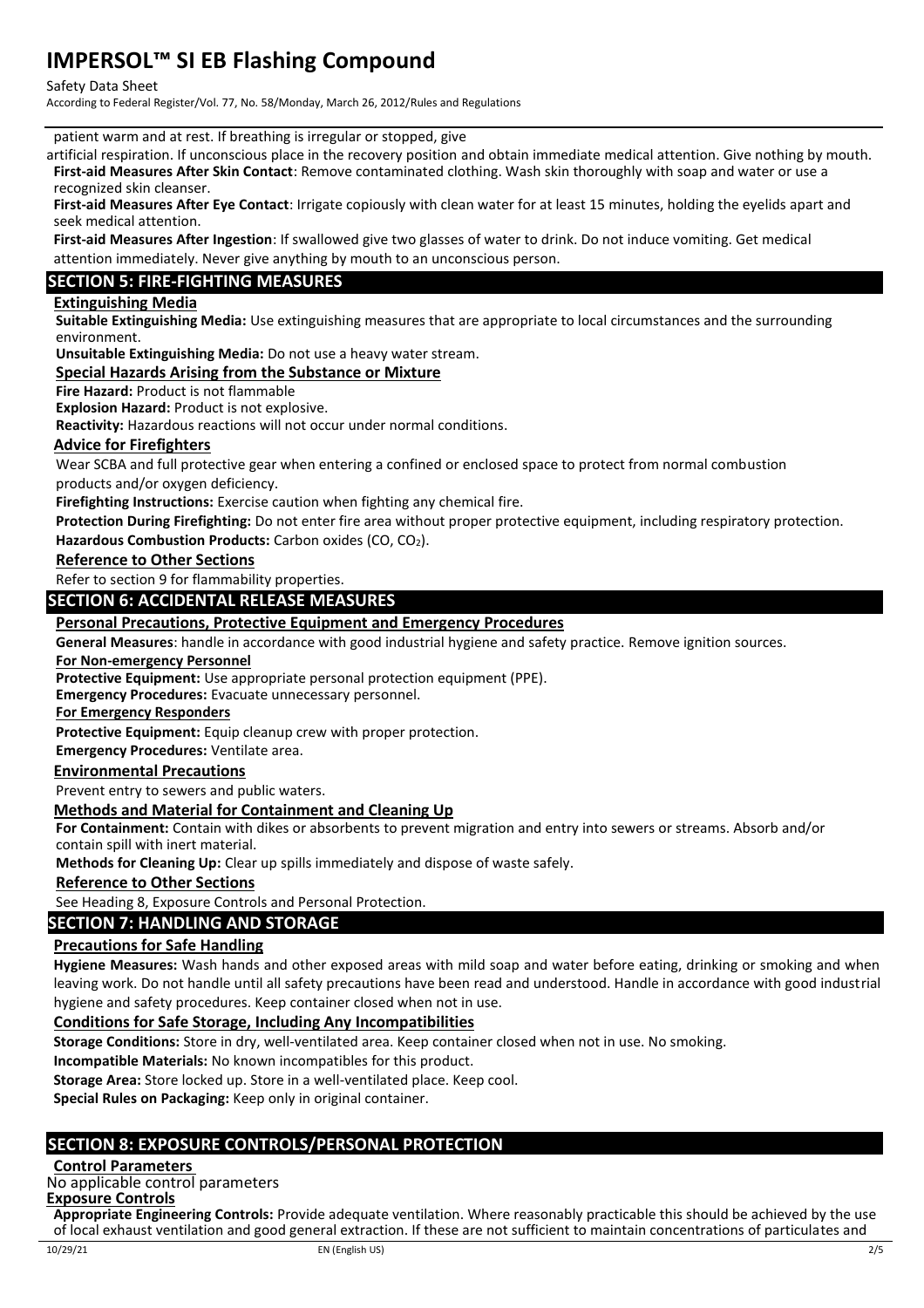Safety Data Sheet

According to Federal Register/Vol. 77, No. 58/Monday, March 26, 2012/Rules and Regulations

any vapor below occupational exposure limits suitable respiratory protection must be worn. **Personal Protective Equipment:** Gloves. Protective goggles. Wear chemically impervious apron over labcoat and full coverage clothing. Insufficient ventilation: wear respiratory protection

**Hand Protection:** Use gloves chemically resistant to this material when prolonged or repeated contact could occur. Gloves should be classified under Standard EN 374 or ASTM F1296. Suggested glove materials are: Neoprene, Nitrile/butadiene rubber, Polyethylene, Ethyl vinyl alcohol laminate, PVC or vinyl. Suitable gloves for this specific application can be recommended by the glove supplier. Change contaminated gloves immediately.

**Eye Protection:** Wear eye protection, including chemical splash goggles and a face shield when possibility exists for eye contact due to spraying liquid or airborne particles.

**Skin and Body Protection:** Wear long sleeves, and chemically impervious PPE/coveralls to minimize bodily exposure **Respiratory Protection:** If workers are exposed to concentrations above the exposure limit they must use the appropriate, certified respirators.

**Environmental Exposure Controls:** Do not allow the product to be released into the environment.

**Consumer Exposure Controls:** Do not eat, drink, or smoke during use.

# **SECTION 9: PHYSICAL AND CHEMICAL PROPERTIES**

| <b>Information on Basic Physical and Chemical Properties</b> |   |                    |  |
|--------------------------------------------------------------|---|--------------------|--|
| Appearance                                                   |   | Liquid             |  |
| Odor                                                         |   | Slight hydrocarbon |  |
| Odor threshold                                               |   | Not determined     |  |
| рH                                                           |   | Not available      |  |
| Melting point / freezing point                               |   | Not determined     |  |
| Initial boiling point and boiling range                      |   | 100 $^{\circ}$ C   |  |
| <b>Flash Point</b>                                           |   | Non combustible    |  |
| Evaporation rate (Ether = 1)                                 |   | Less than 1        |  |
| <b>Flammability (solid, gas)</b>                             |   | Not applicable     |  |
| Upper/lower flammability or explosive limits                 |   | Not applicable     |  |
| Vapor pressure (Pa)                                          |   | Greater than 1 Pa  |  |
| <b>Vapor Density</b>                                         |   | Not available      |  |
|                                                              |   |                    |  |
| <b>Specific Gravity</b>                                      |   | Not available      |  |
| <b>Solubility in Water</b>                                   |   | Negligible         |  |
| Partition coefficient n-octonal/water<br>(Log                | ÷ | Not Measured       |  |
| Know)<br><b>Auto-ignition temperature</b>                    |   | Not available      |  |
| <b>Decomposition temperature</b>                             |   | Not available      |  |
| <b>Viscosity (cSt)</b>                                       |   | $6500 - 9500$ cps  |  |
| <b>VOC Content</b>                                           |   | >35 g/liter        |  |

### **SECTION 10: STABILITY AND REACTIVITY**

**Reactivity:** Flammable liquid and vapour.

**Chemical Stability:** Stable under normal circumstances.

**Possibility of Hazardous Reactions:** No data available**.**

**Conditions to Avoid:** No data available.

**Incompatible Materials:** No known incompatible materials for this product.

**Hazardous Decomposition Products:** No data available

# **SECTION 11: TOXICOLOGICAL INFORMATION**

**Acute Toxicity**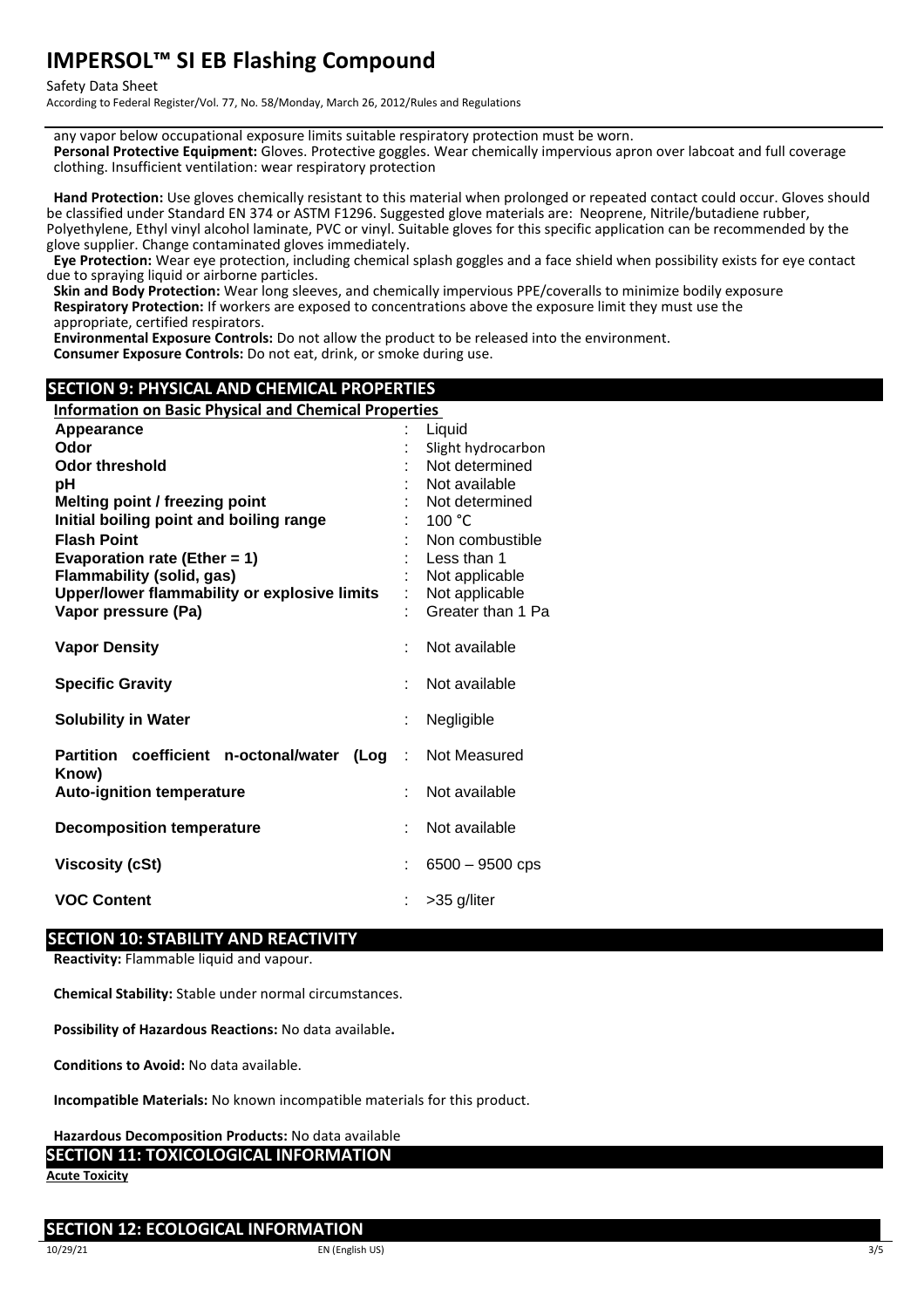## Safety Data Sheet

According to Federal Register/Vol. 77, No. 58/Monday, March 26, 2012/Rules and Regulations

# **12.1. Toxicity**

The preparation has been assessed following the conventional method of the Dangerous Preparations Directive 1999/45/EC and GHS and is not classified as dangerous for the environment, but contains substance(s) dangerous for the environment. See section 3 for details

# **12.2. Persistence and degradability**

There is no data available on the preparation itself.

## **12.3. Bioaccumulative potential**

Not Measured

## **12.4. Mobility in soil**

No data available.

## **12.5. Results of PBT and vPvB assessment**

This product contains PBT/vPvB chemicals.

## **12.6. Other adverse effects**

An environmental hazard cannot be excluded in the event of unprofessional handling or disposal.

# Potentially toxic to aquatic life.

# **SECTION 13: DISPOSAL CONSIDERATIONS**

**Waste Disposal Recommendations:** Dispose of waste material in accordance with all local, regional, national, and international regulations.

# **SECTION 14: TRANSPORT INFORMATION**

**In Accordance with DOT** – UN1263 Paint (including paint, lacquer, enamel, stain, shellac solutions, varnish, polish, liquid filler, and liquid lacquer base), 3, III

**In Accordance with IMDG** – UN1263 Paint (including paint, lacquer, enamel, stain, shellac solutions, varnish, polish, liquid filler, and liquid lacquer base), 3, III

**In Accordance with IATA** – UN1263 Paint (including paint, lacquer, enamel, stain, shellac solutions, varnish, polish, liquid filler, and liquid lacquer base), 3, III

**In Accordance with TDG** – UN1263 Paint (including paint, lacquer, enamel, stain, shellac solutions, varnish, polish, liquid filler, and liquid lacquer base), 3, III

# **SECTION 15: REGULATORY INFORMATION**

# **IMPERSOL™ SI AC Contractor Grade**

All chemical substances in this product are listed in the EPA (Environment Protection Agency) TSCA (Toxic Substances Control Act) Inventory or are exempt

| SARA Section 311/312 Hazard | Immediate (acute) health hazard |
|-----------------------------|---------------------------------|
| <b>Classes</b>              | Delayed (chronic) health hazard |

# **15.2. International regulations**

**15.1. US Federal regulations**

No additional information available

# **15.3. US State regulations**

California Proposition 65

WARNING: This product contains, or may contain, trace quantities of a substance(s) known to the state of California to cause cancer and/or reproductive toxicity

## **Antimony Trioxide (1309-64-4)**

| U.S. - California - | U.S. - California - | U.S. - California -          | U.S. - California -          | No significance risk |
|---------------------|---------------------|------------------------------|------------------------------|----------------------|
| Proposition 65 -    | Proposition 65 -    | Proposition 65 -             | Proposition 65 -             | level (NSRL)         |
| Carcinogens List    | Developmental       | <b>Reproductive Toxicity</b> | <b>Reproductive Toxicity</b> |                      |
|                     | <b>Toxicity</b>     | - Female                     | - Male                       |                      |
|                     |                     |                              |                              |                      |
|                     |                     |                              |                              |                      |